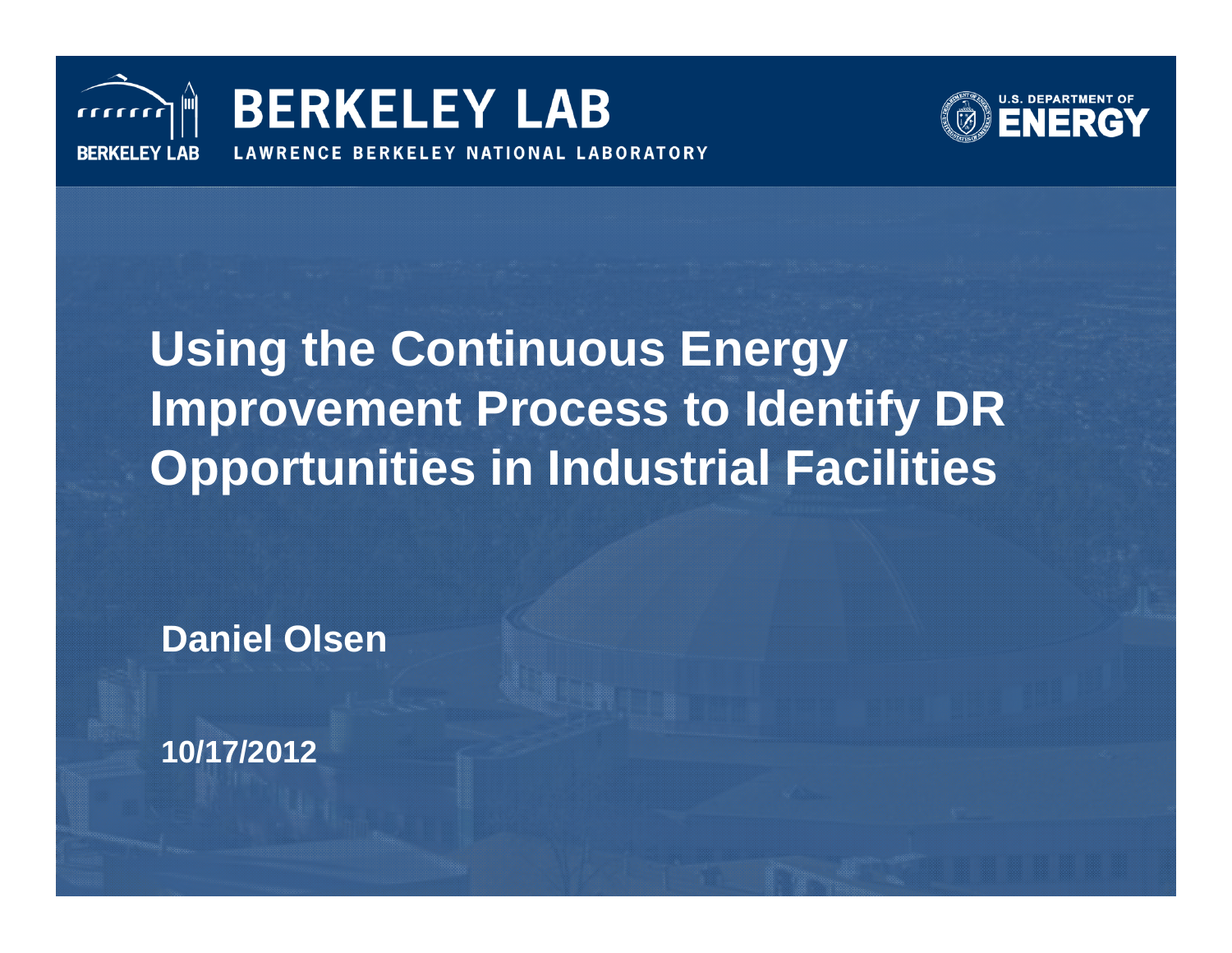### **Energy Management**

- • Based on the idea of continual improvement
- $\bullet$  Energy management system (EnMS) standards:
	- ANSI/MSE 2000 (2000)
	- EN 16001 (2009)
	- ISO 50001 (2011)
- $\bullet$  Programs
	- Continuous Energy Improvement
	- • Superior Energy Performance (based on ISO 50001)
		- Preliminary analysis of SEP demonstrations shows 4-6 month typical payback periods



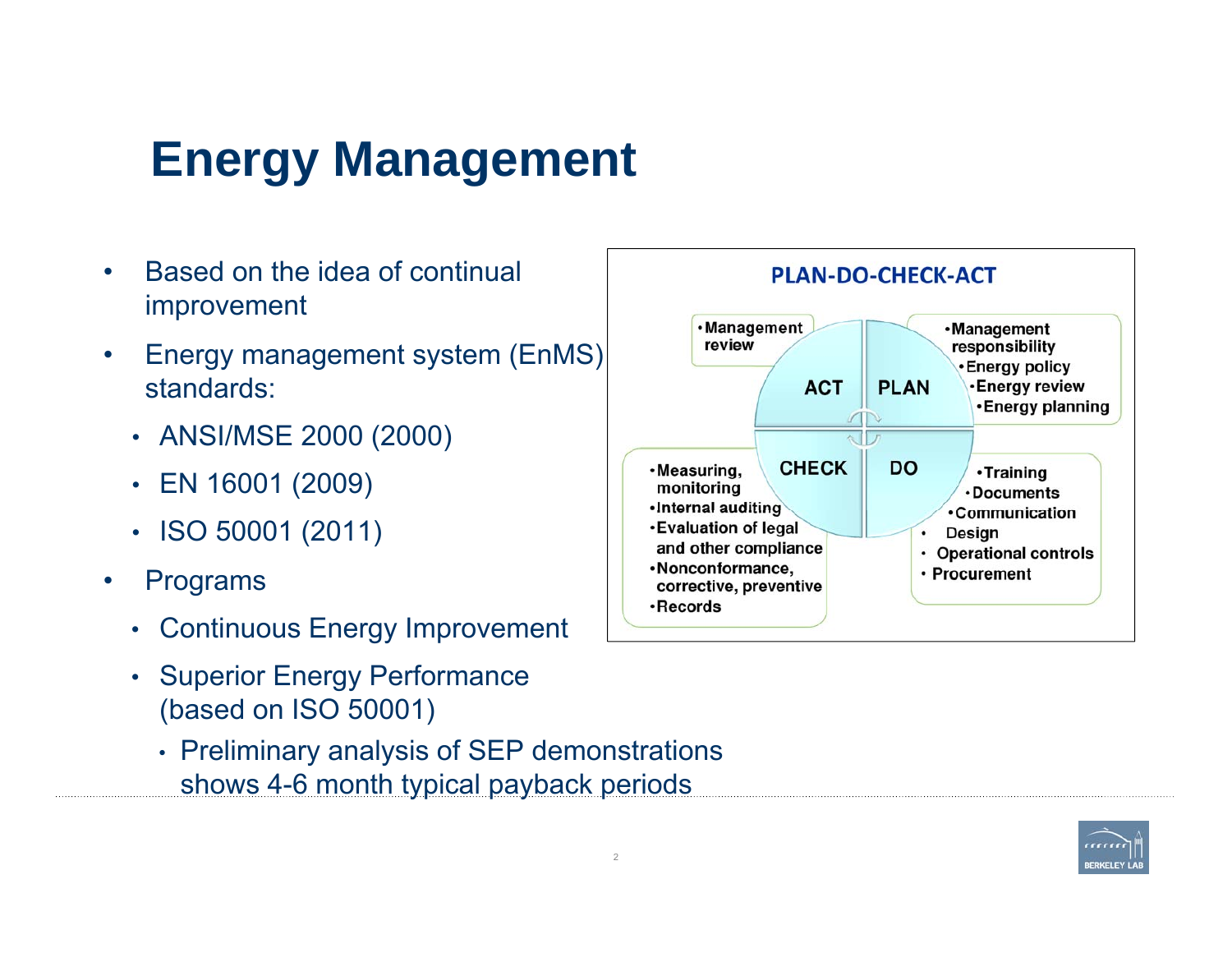### **Demand Response**

- Demand response lowers total system cost during critical grid conditions
- Demand response can be implemented in many ways:
	- Load shed  $\longleftrightarrow$  load shift
	- Manual ←→ automated
	- Day-ahead  $\longleftrightarrow$  short notice
	- Voluntary  $\longleftrightarrow$  contractual
	- Utility  $\longleftrightarrow$  third party



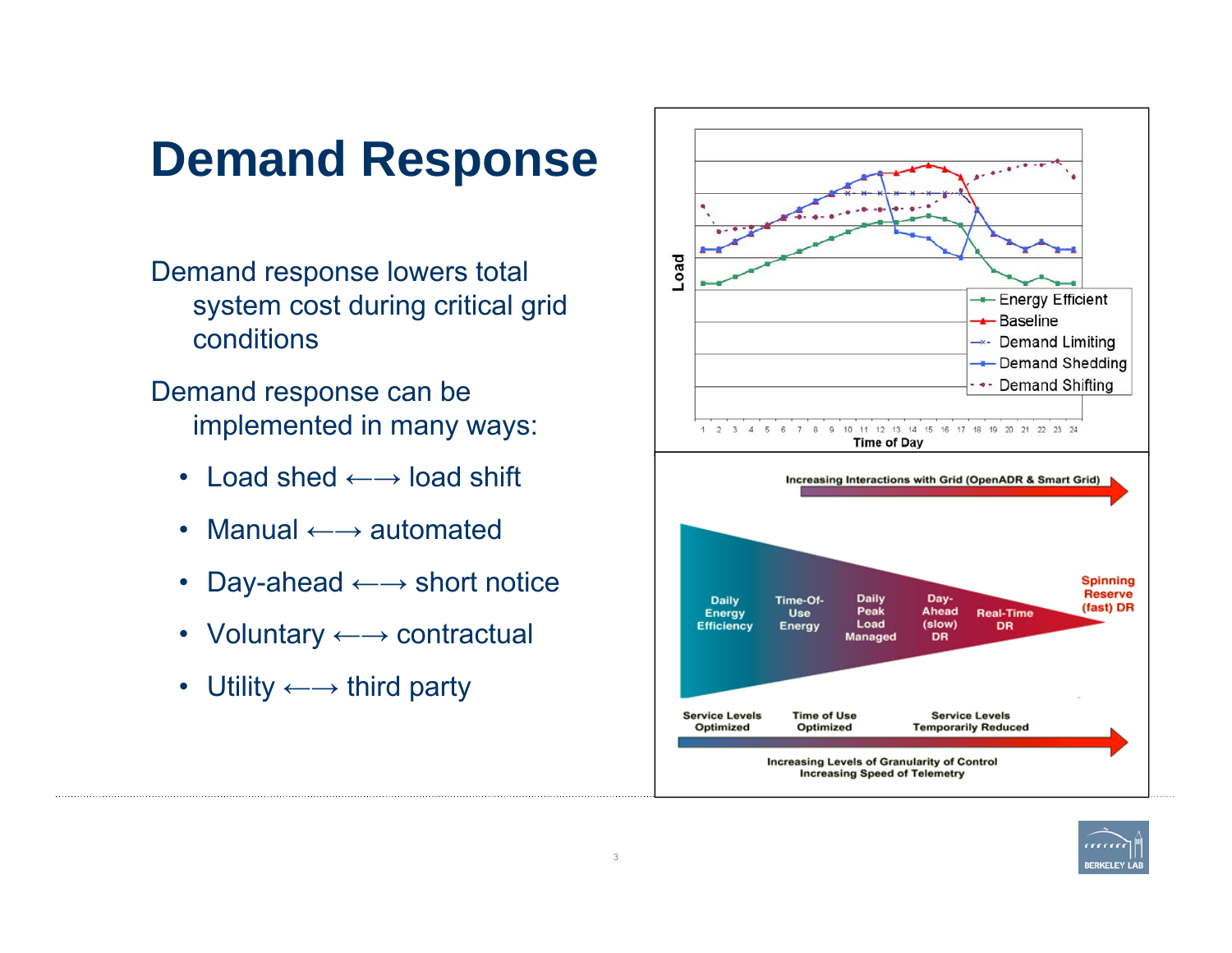## **Industrial Demand Response**









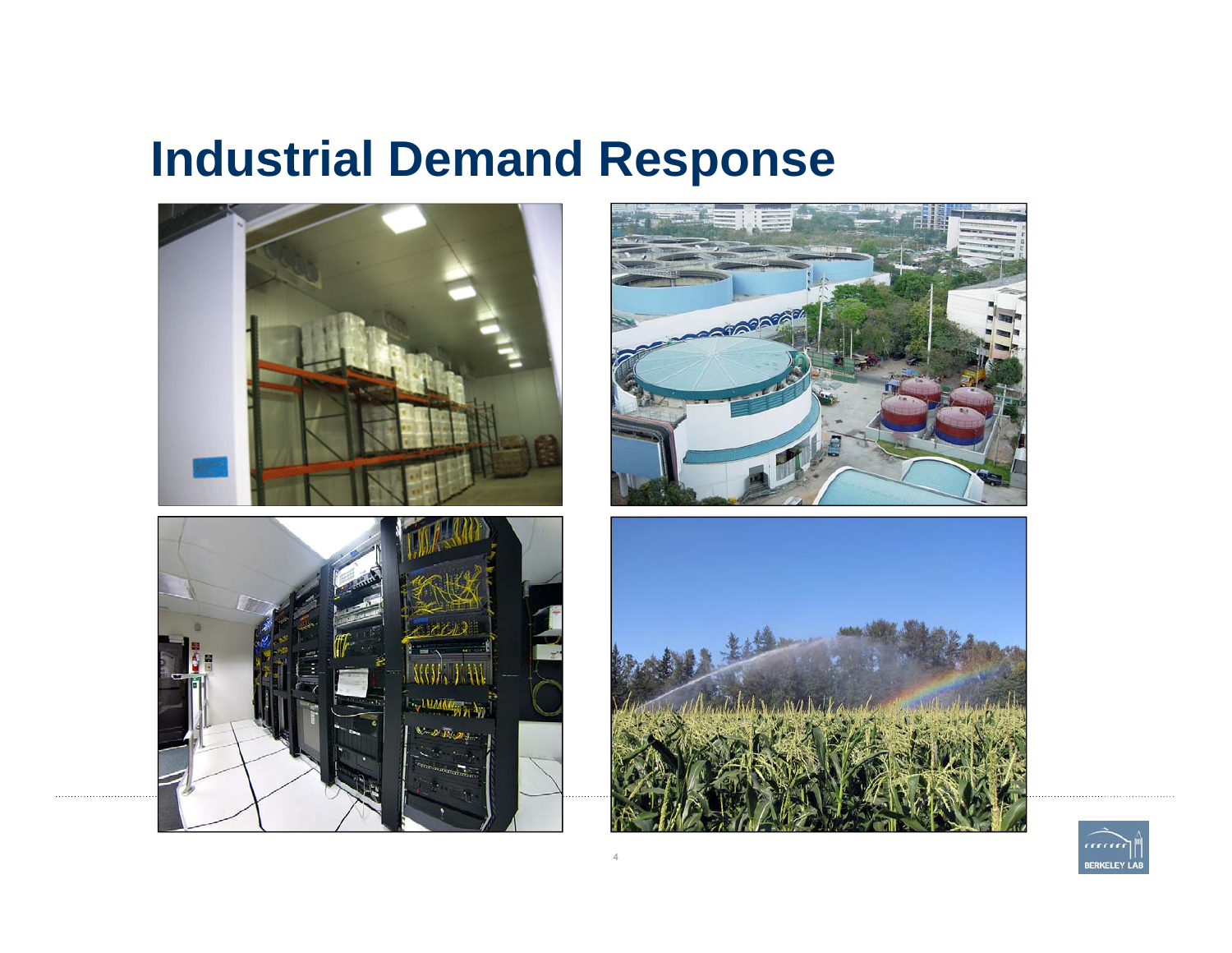### **Interactions between EM and DR**

- Effective energy management increases energy efficiency, potentially reducing baseline load *but*
- Efficiency increases throughput, increasing flexibility
- If "energy cost" is a performance indicator, then effective DR will improve performance
- Load shed strategies for DR reduce total energy consumption. Some load shifts also reduce total energy consumption

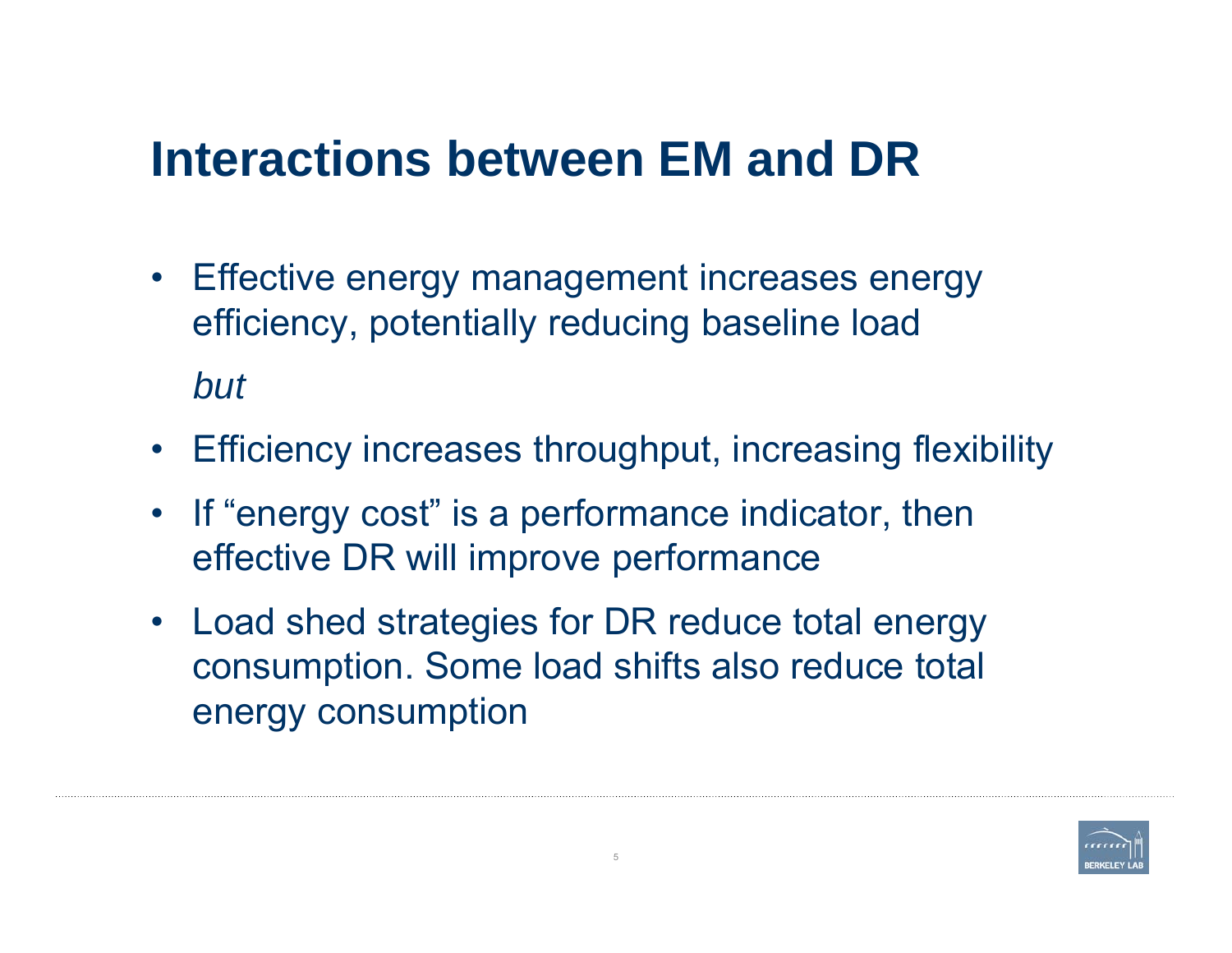### **Case Study Sites**

#### **Bentley Prince Street**



Carpet manufacturing Industry, CA SEP Program (April 2011) BIP tariff (30 minutes' notice)

#### **J.R. Simplot**



Fertilizer manufacturing Helm, CA CEI Program (early 2010) Previous DR experience, details unknown

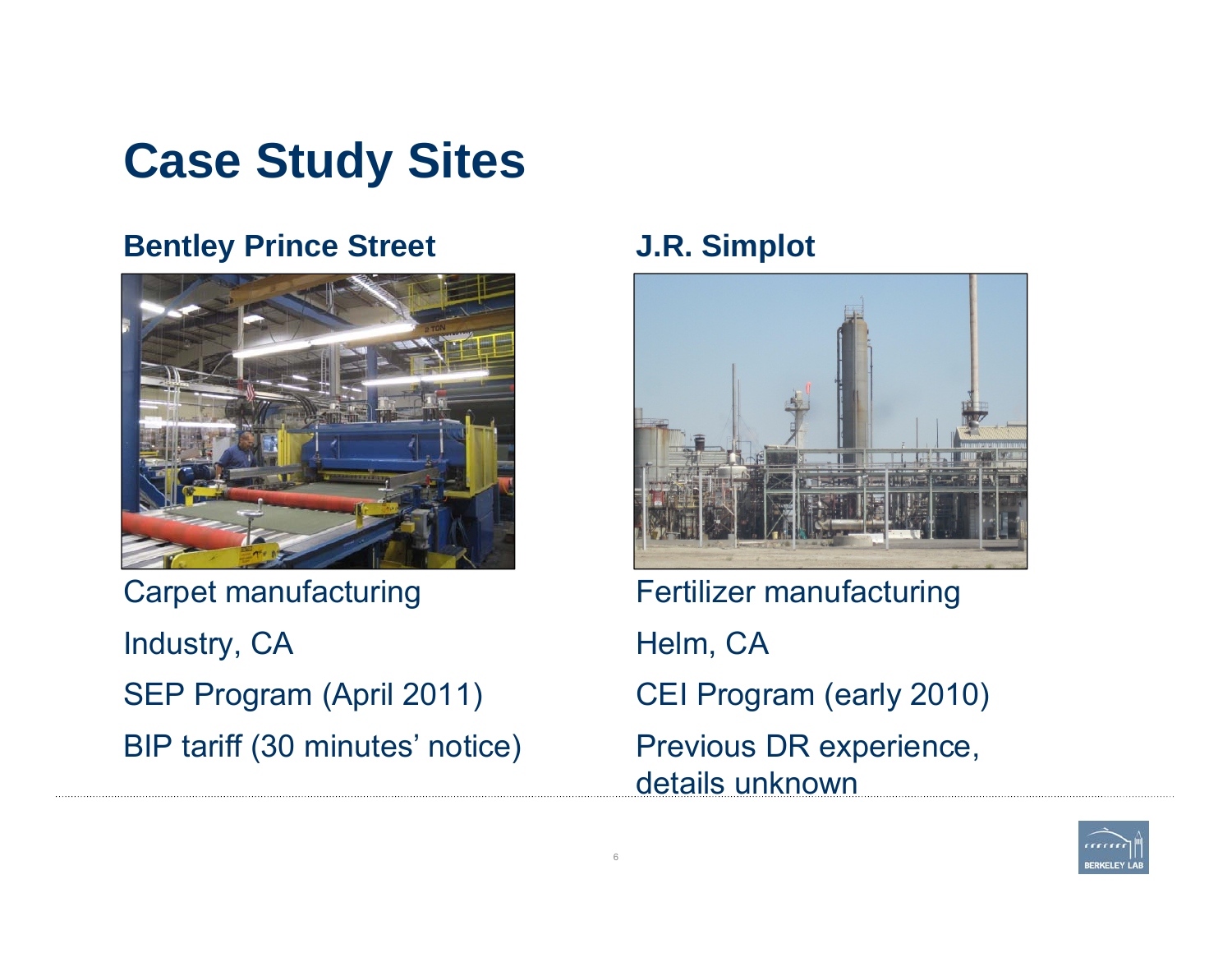### **Energy Management Activities**

#### **Bentley Prince Street**

- • Energy policy and energy manual developed
- $\bullet$  Established baselines and EnPIs
- $\bullet$  Held regular energy team meetings including discussion of DR
- $\bullet$  Employees attended training session on DR tools and software

#### **J.R. Simplot**

- • Energy policy developed, included in orientation
- Established baseline and KPIs
- $\bullet$  Held regular energy team meetings
- Sent employees to DOE energy efficiency trainings
- Improved preventative maintenance and leak tagging programs

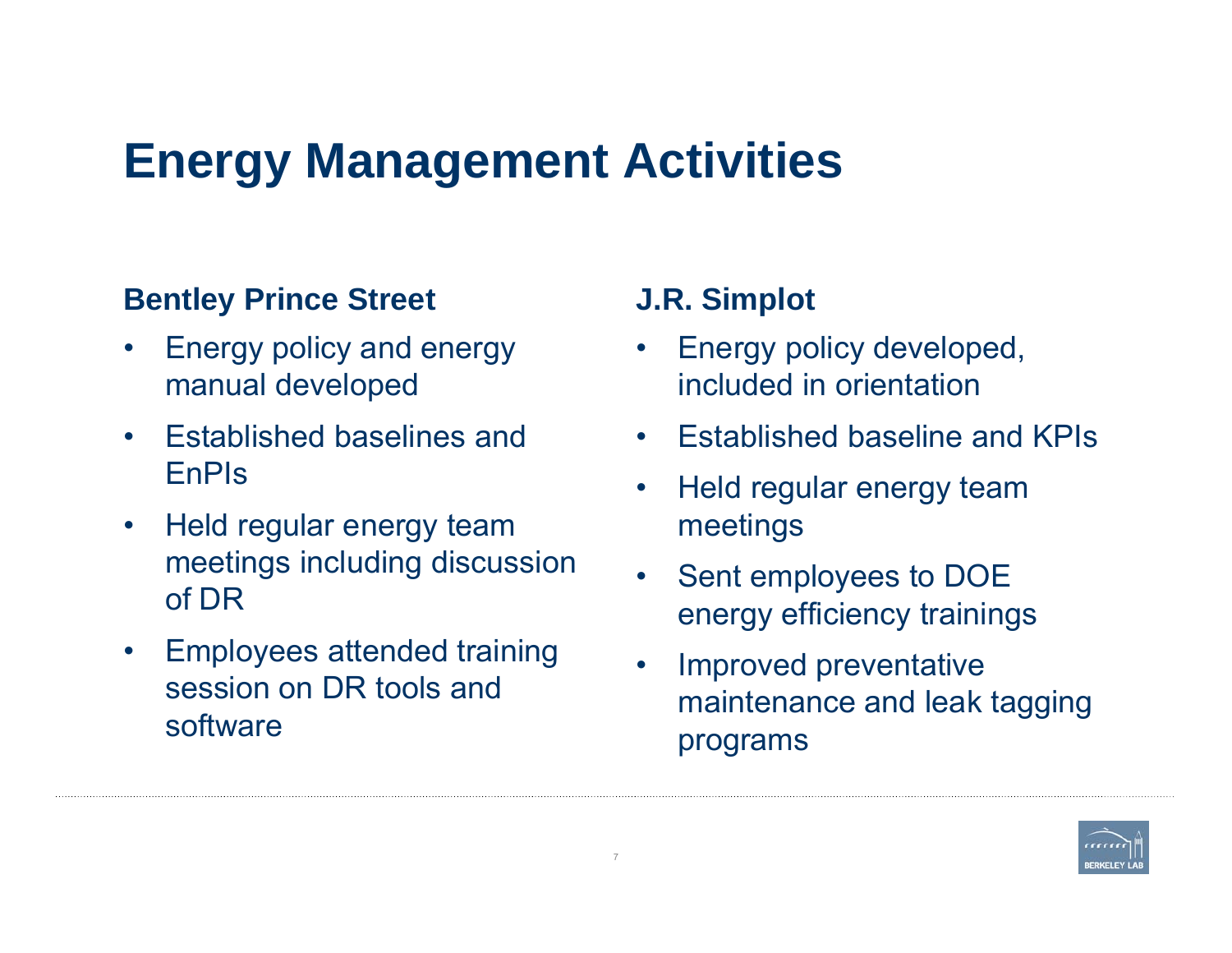## **Capital Projects Implemented**

#### **Bentley Prince Street**

- • Installation of more efficient boilers (5 x 2 MMBTU replacing 1 x 36 MMBTU)
- $\bullet$  CHP generation system rated at 455 kWe and 455 kBTU/hr
- $\bullet$  Lighting retrofit for exterior and storage area
- • 100 hp VFD-controlled air compressor
- $\bullet$ Auto-DR system by Powerit

#### **J.R. Simplot**

- • Replacement of maintenance shop heaters
- Lighting retrofit with automatic controls
- • Steam and compressed air system surveys
	- Steam turbine rebuilt
- •Improved combustion catalyst
- • Seven pump projects with VFDs

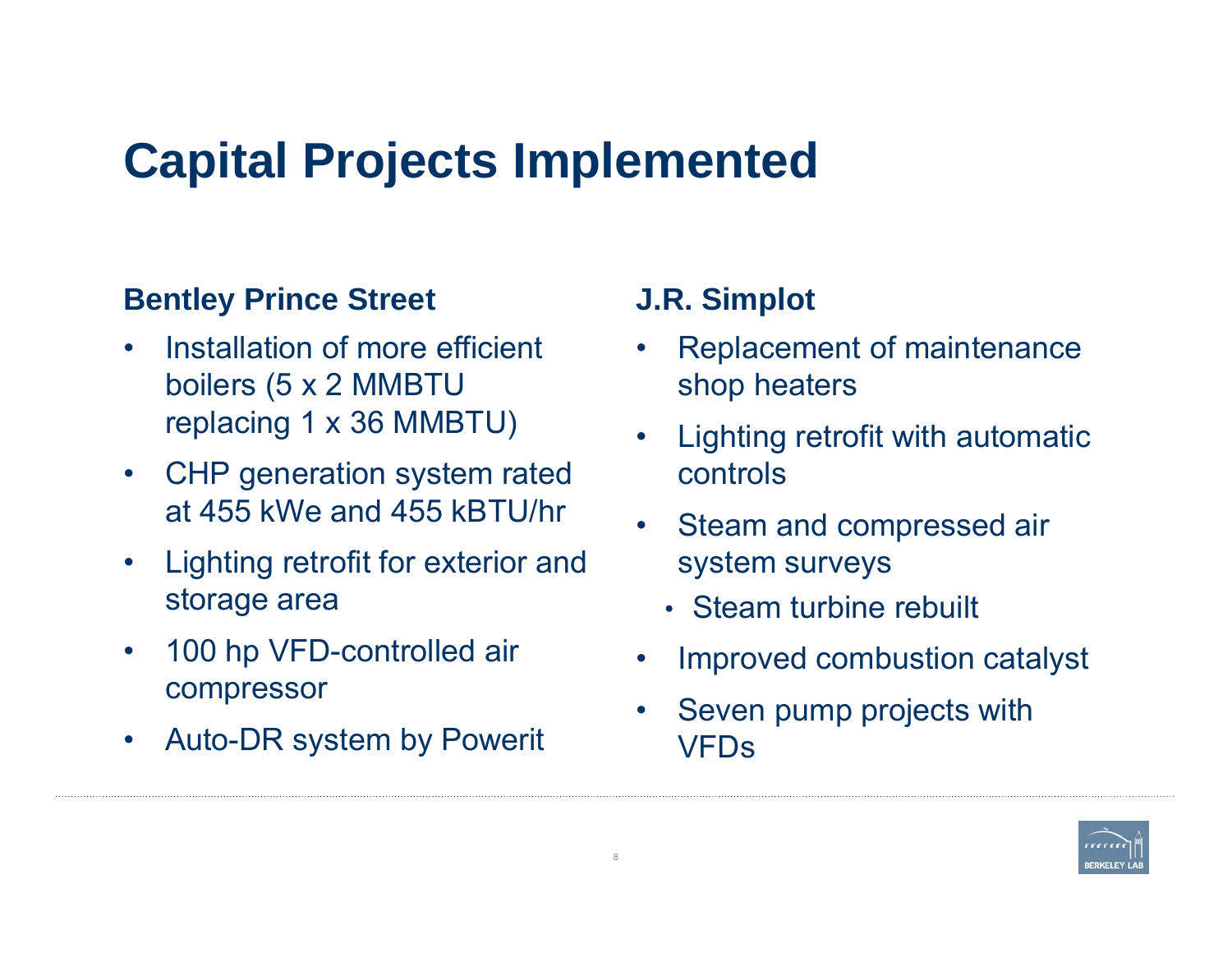### **Improvements in DR Capabilities from EM**

#### **Technical Changes**

- • 100 hp VFD-powered air compressor at Bentley Prince Street
- • Several VFD-powered pumps at J.R. Simplot
- • JR Simplot has enrolled in a DR program with an aggregator
	- Events are called at least 30 minutes in advance, and Simplot shuts down some production lines and intra-plant material transfers

#### **Operational Changes**

Energy meetings including DR at both facilities expanded awareness of DR strategies



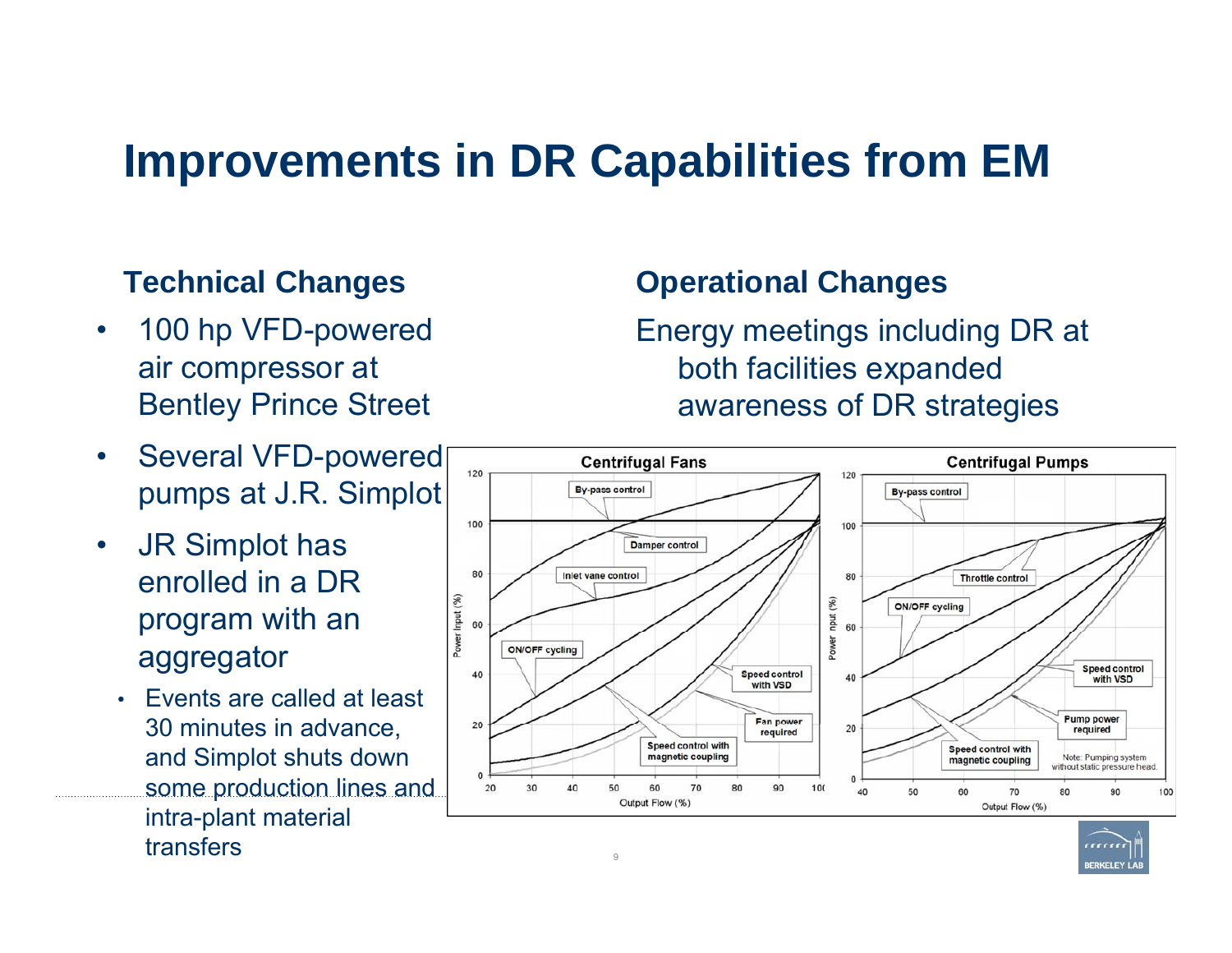### **Improvements in EM capabilities due to DR**

#### **Bentley Prince Street**

Incentives received for Auto-DR implementation paid for the installation of real-time submeters, yielding additional information on equipment operation



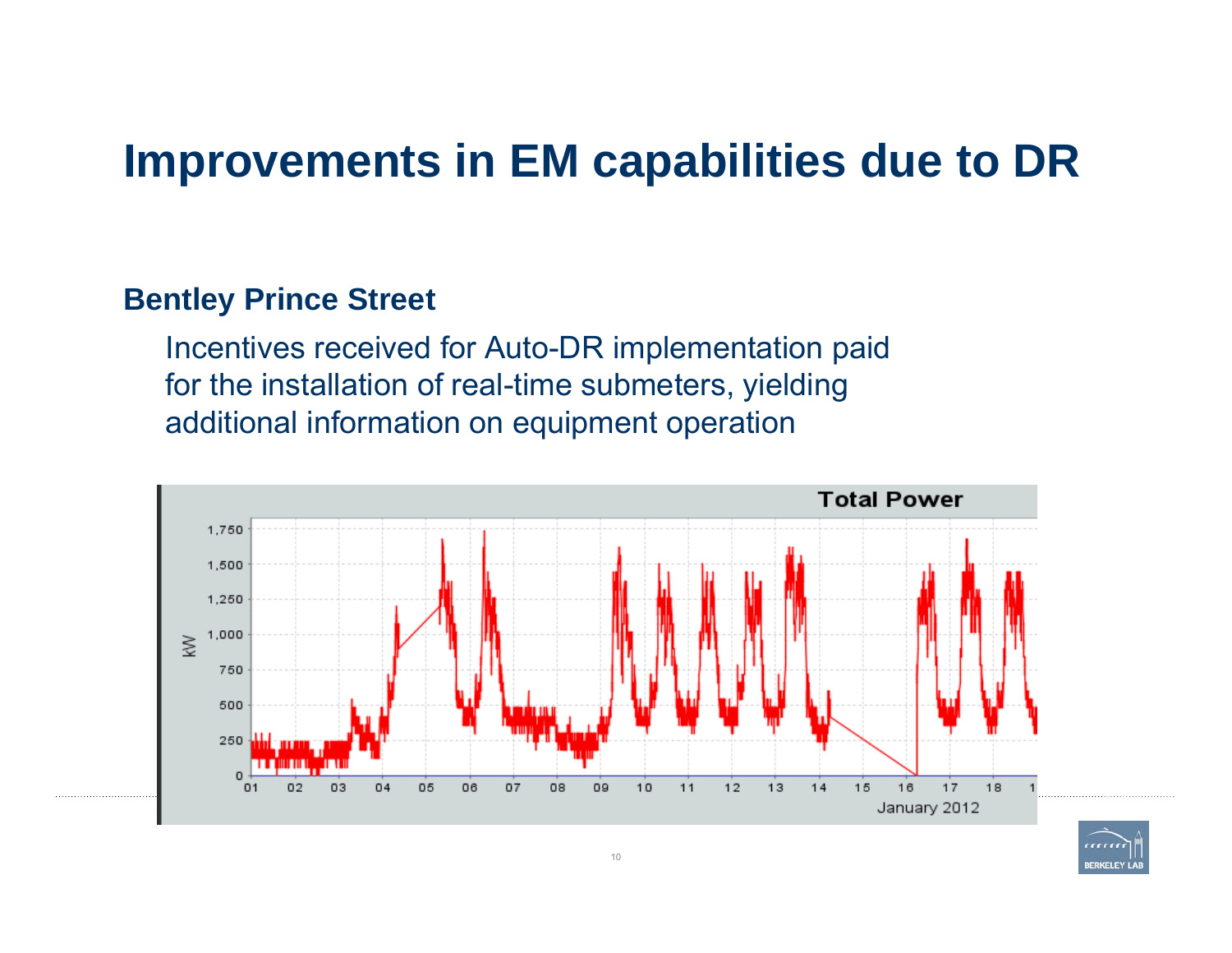### **Barriers to Further DR Implementation**

#### **Barriers**

- •Lack of controls
- •Inadequate payback
- $\bullet$ Perceived process inflexibility
- $\bullet$  For Fast-DR, communication links must be upgraded to allow quicker communications

#### **Potential Solutions**

- • Combined audits for energy efficiency, demand response, and energy management
- • Integration of DR in building codes
- $\bullet$  Market programs recognizing both energy management and demand response